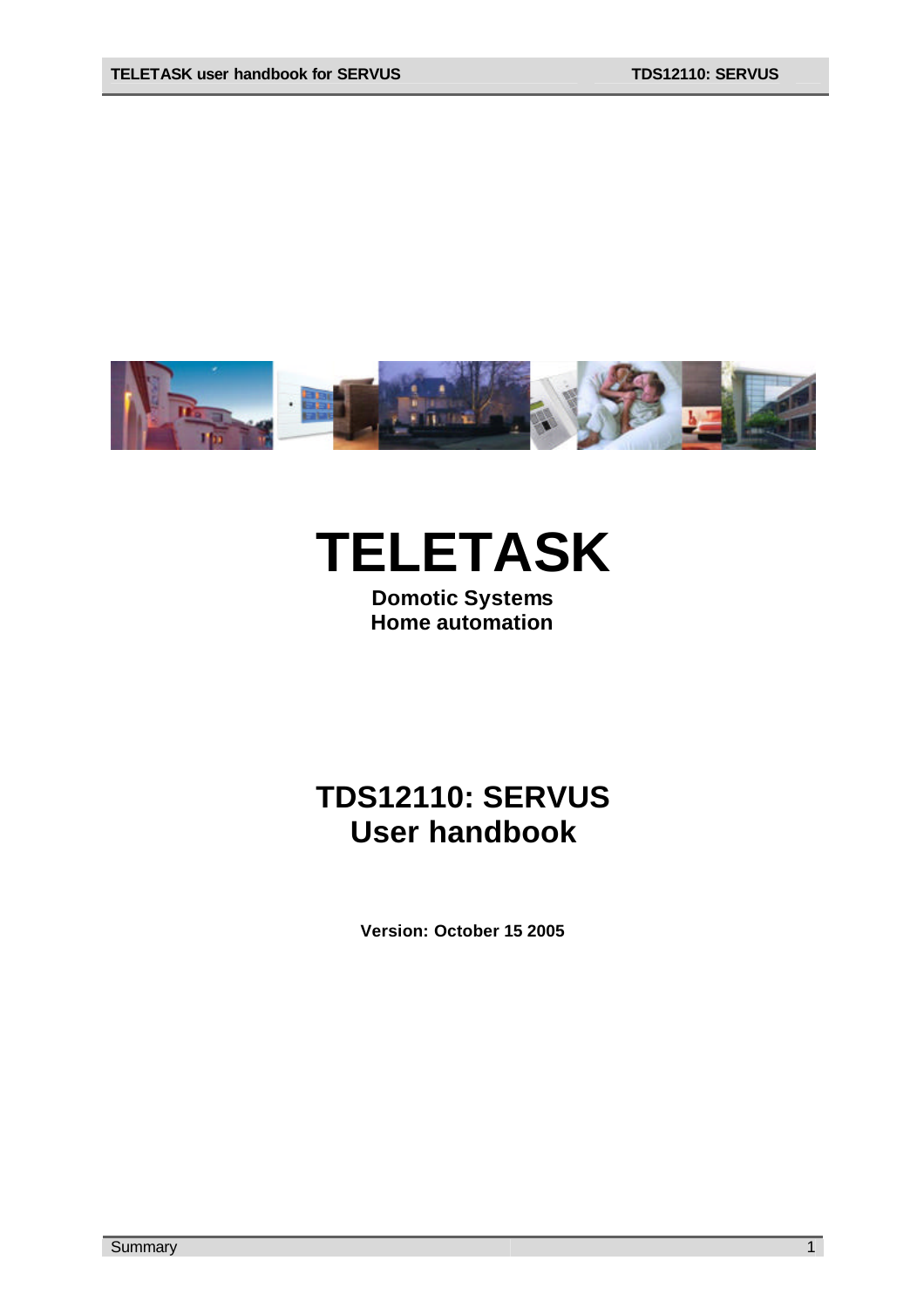## 1. Summary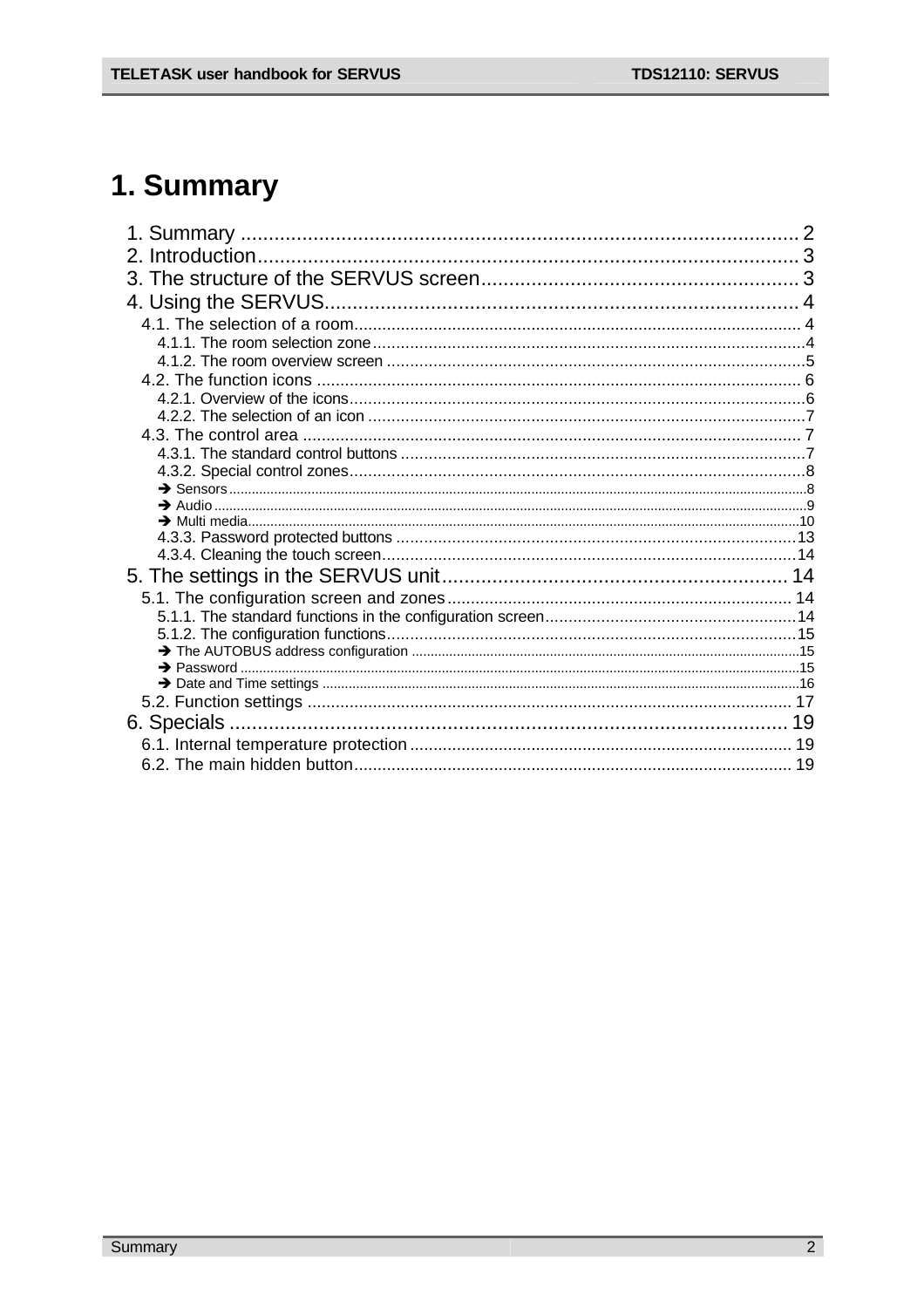## **2. Introduction**

Congratulations with the purchase of your new TELETASK multi media touch screen. TELETASK guarantees this powerful interface as to become one of the most often used items in your daily life. It will offer you a higher level of comfort and a more simple way to control the integrated electrical systems of your house or office.

Life will never be the same. TELETASK at your service!

## **3. The structure of the SERVUS screen**

With the SERVUS multi media touch screen you will be able to control all domotics functions in your whole house and/or office environment. The main target of SERVUS is to make life easier. This is to be done by using powerful commands in a limited number of screens which are organised in a simple and logical order. All screens are fully customised to your environment and there are no buttons to be found which have no functionality. Every button has been carefully planned and programmed by your electrical contractor.

If you want to control any kind of domotics function of your environment, remember that SERVUS will be able to control it. One place, one unit, one way of working.

For a fluent and intuitive control, the SERVUS uses a strait forward menu structure, ordered in an almost predictive way. Thanks to this simple setup, it is very easy to switch the light in the kitchen or to change the temperature in the bath room…to open the front door or to dim the lights in the bed room. To play your favourite music in your home office, etc…

The screen structure is made out of five different control zones.

| Kaukan<br>ann an<br>W.<br>په<br>胫 | The room<br>selection<br>zone | The central button bar in the<br>upper-middle area of the screen:<br>In this zone you can select the<br>room in which you want to control<br>something.                                                                                                                                        |
|-----------------------------------|-------------------------------|------------------------------------------------------------------------------------------------------------------------------------------------------------------------------------------------------------------------------------------------------------------------------------------------|
| N.                                | The function<br>icons         | The icon-button zones in the left<br>and right column:<br>The different domotic functions<br>are divided in to different<br>functional groups. For every<br>group there is an icon which<br>l defines, when selected, which<br>I functions are to be displayed In<br>the centre of the screen. |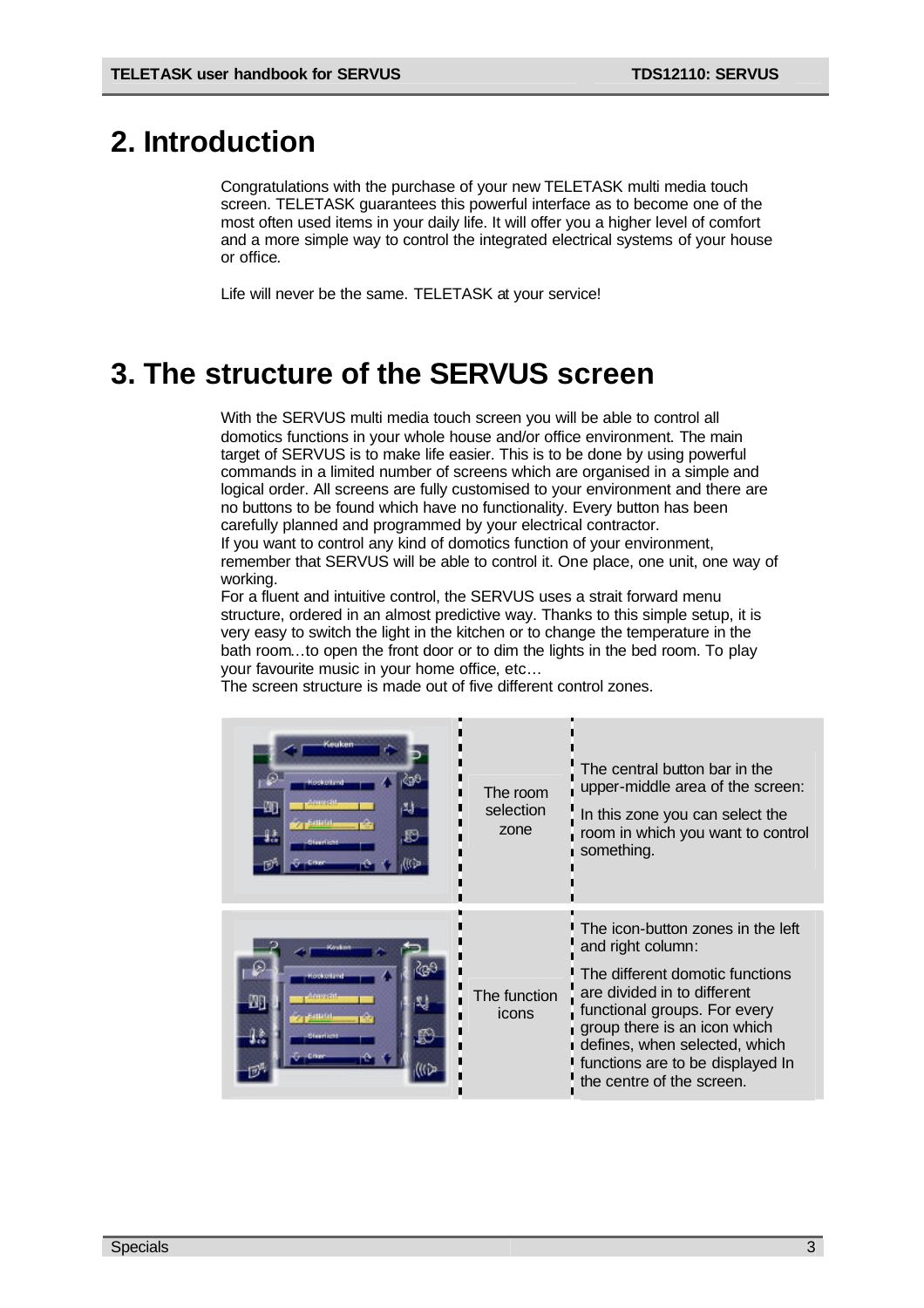| anreshi<br><b>Steerischt</b>                                  | The control<br>zone                   | The central screen area:<br>In this zone you can select the<br>different circuits and items which<br>can be controlled.                                          |
|---------------------------------------------------------------|---------------------------------------|------------------------------------------------------------------------------------------------------------------------------------------------------------------|
| Gouker<br>₽<br>დმ<br>呬<br>财<br>艋<br>I <sup>O</sup><br>心<br>Ŧ, | <b>The</b><br>configuration<br>button | The button in the upper-left<br>corner:<br>This button is used to enter in to<br>configuration screen. In normal<br>use, this screen is not often to be<br>used. |
| <b>Coult on</b><br>$\wp$<br>දිලව<br>砌<br>화.<br>43<br>B<br>心い  | The stand-by<br>button                | De button in the upper-right<br>corner:<br>Use this button to bring the<br>SERVUS in the stand-by status.<br>The screen will be switched off<br>(dark).          |

## **4. Using the SERVUS**

You will experience that the use of your SERVUS screen is extremely simple. As your SERVUS screens are fully customised, there is no unique way to use it, but basically there are always three steps to take:

- $\boxtimes$  Select the room on which the function to be controlled is located
- $\boxtimes$  Select the type of function by selecting an icon in the left or right column
- $\boxtimes$  Control the function by clicking a button in the centre of the screen.

## **4.1. The selection of a room**

The first step is always the selection of the room. Click on the room name displayed in the upper-centre button. A list of all rooms will be displayed and you can select the room wherein the function is located in which you want to control something. Use the arrows up/down at the right of the screen to scroll up/down in the rooms list.

### 4.1.1. The room selection zone

The room selection zone contains three selection buttons. By clicking the central button a list of rooms is displayed. By clicking the arrows up/down at the left/right of the room name, the next or former room is displayed in the room button. The three different buttons are shown in the screen capture below: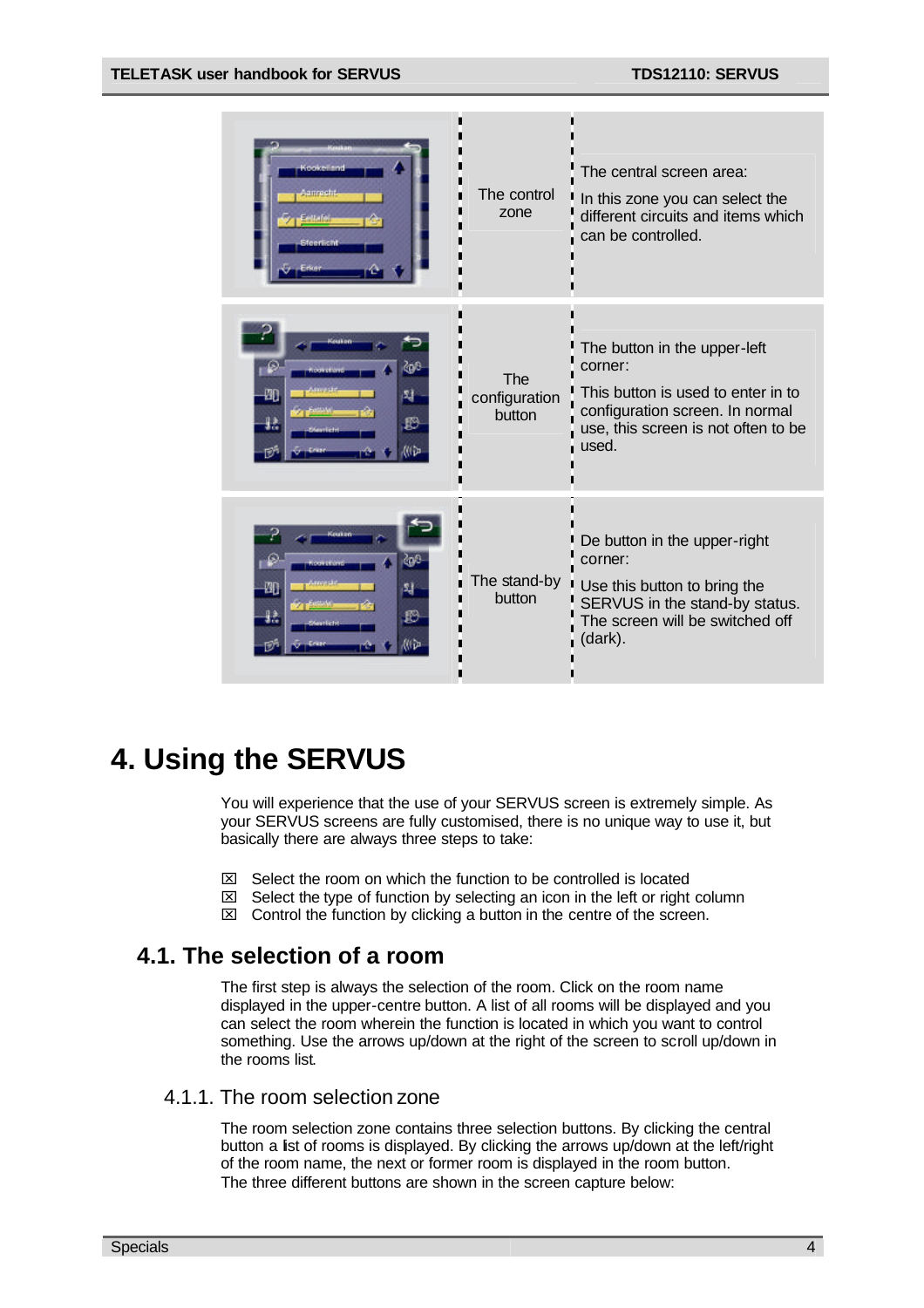| <b>Keuken</b> | Room button                                                         | <b>This button always shows the</b><br>selected room.<br>When clicking this button a list of<br>rooms of the project are<br>displayed. You can select the<br>desired room by clicking it. |
|---------------|---------------------------------------------------------------------|-------------------------------------------------------------------------------------------------------------------------------------------------------------------------------------------|
|               | Selection button<br>"arrow left" (beside<br>of the room button)     | <b>This button selects the room</b><br>I which is just above in the list of<br>the currently selected room                                                                                |
|               | Selection button<br>"arrow right"<br>(beside of the room<br>button) | <b>This button selects the room</b><br>which is just below in the list of<br>the currently selected room                                                                                  |

## 4.1.2. The room overview screen

When you click on the room button, a list of rooms is displayed and you can select the desired room. There are maximum five rooms displayed on one screen. As soon as you click a room name, that room becomes selected.



When there are more than five rooms defined, an arrow up and down will appear to the right of the room names. These are to be used to scroll in the list of rooms.

| Zitkamer | Selection button<br>"Room" | Push this button to select the<br>room                |
|----------|----------------------------|-------------------------------------------------------|
|          | "Arrow up"                 | Show the five former rooms in the<br>rooms list.      |
|          | "Arrow down"               | <b>Show the five next rooms in the</b><br>rooms list. |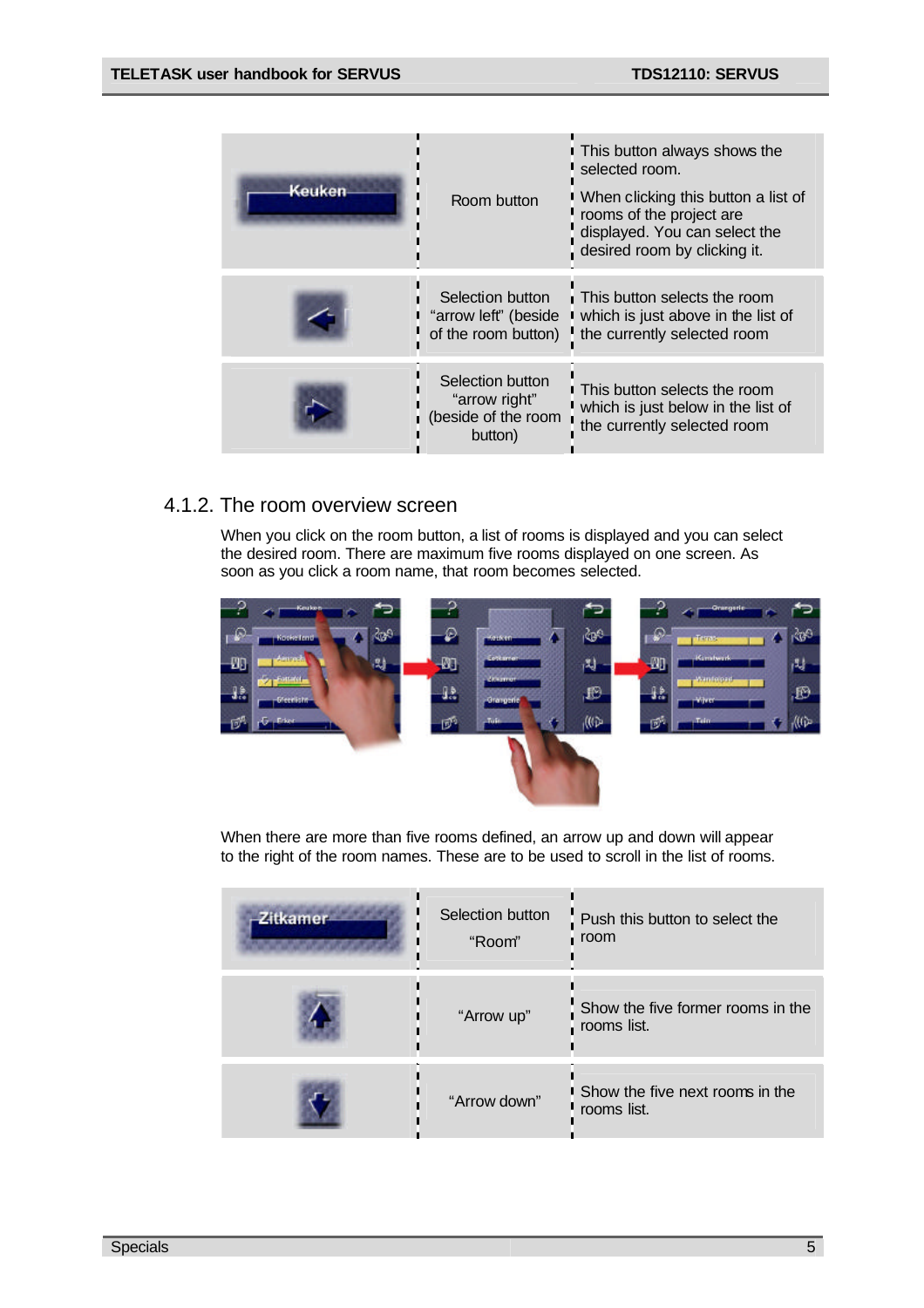- G The buttons "Arrow up" and "Arrow down" are not active when the first or last item in the list of rooms is selected. It is still possible by clicking on one of them, to go to the first or last item in the list.
- **J** The list of rooms can be differently set in every SERVUS in your project. The most often used rooms can be in the top of the rooms list and fewer used rooms below of them. If necessary, ask your electrical contractor to change the ordering of the rooms.

## **4.2. The function icons**

Before you can control any connected unit (for example the central light in the dining room), you need to select the concerned function icon. All functions are divided in to functional groups. All lights are in one list, all wall sockets are in one list, all moods…, all temperature settings…, etc… They all have their own easy to find icon.

So after selecting the room, the selection of the function icon is considered the second thing to do. All icons are displayed at the left- and right edges of the screen.

### 4.2.1. Overview of the icons

To keep it simple, there are only a very limited number of different icons. On the SERVUS screen there are eight icons displayed. They are described in the table below.

| <b>Icon</b> | <b>Name</b>         | <b>Description</b>                                                                                                                                                                                           |
|-------------|---------------------|--------------------------------------------------------------------------------------------------------------------------------------------------------------------------------------------------------------|
|             | Lighting            | When you click this icon, the buttons to switch or dim<br>the lights in the selected room will appear on the<br>SERVUS screen.                                                                               |
|             | <b>Motors</b>       | This icon displays the control buttons for all curtains,<br>blinds, shades, drapes, etc in the selected room.                                                                                                |
|             | Sensors             | The temperature icon selects all functions which are<br>related with sensors (temperature, light and<br>humidity). Most of the time this icon is selected to do<br>temperature settings (heating / cooling). |
|             | Multi media         | Behind this icon, you can find the multi media<br>functions for TV, radio, camera and intercom.                                                                                                              |
|             | Equipment<br>on/off | The wall socket symbol is used to select (non light)<br>on/off control buttons of wall sockets and other<br>equipment which has simple on/off control.                                                       |
|             | Moods               | This icon contains all predefined moods (a mood is a<br>combination of several circuits which are controlled<br>from one button).                                                                            |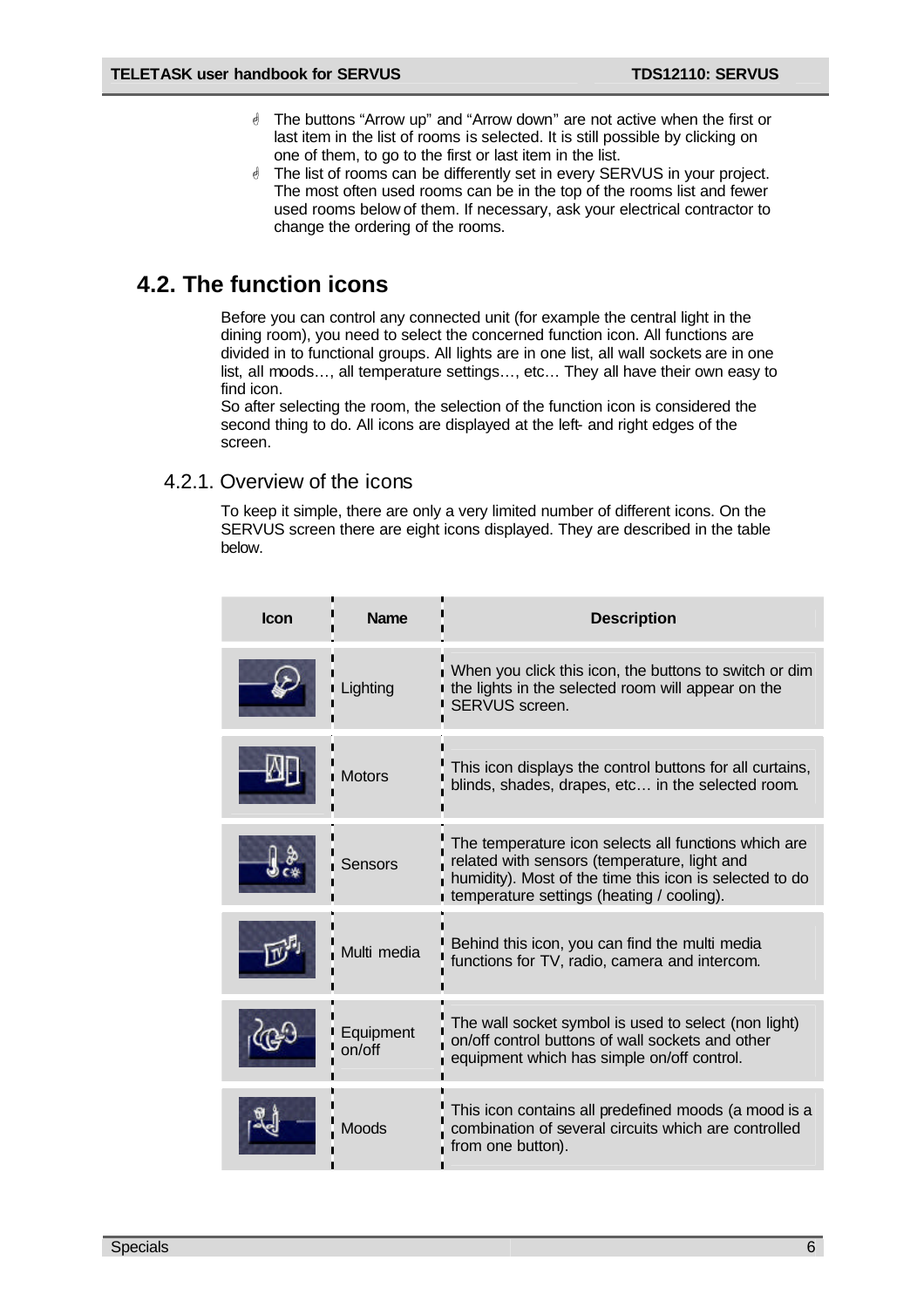| Regimes | Regimes are activities related with clock tables and<br>are most often used to define if you are at home or<br>not or to control the custom clock table. |
|---------|----------------------------------------------------------------------------------------------------------------------------------------------------------|
| Audio   | The speaker icon contains all audio control buttons if<br>you have integrated one or more audio systems in<br>one or more rooms.                         |

- **J** The "Regimes" and "TV" (multi media) icons are room independent.
- The "TV" (multi media) functionalities are exclusive functionalities on the SERVUS which are not available on other interfaces.
- **All functions which reside under the different icon buttons are defined in** TELETASK PROSOFT software. For more information, please refer to your TELETASK contractor.

### 4.2.2. The selection of an icon

An icon is selected by short clicking on it with your finger. As soon as an icon is selected, the available functions related to the selected room for this icon will be displayed. In the figure below, you can see that the kitchen was selected and that the 'lights' icon is selected. The displayed functions are thus the available light functions in the kitchen.



## **4.3. The control area**

#### 4.3.1. The standard control buttons

Depending on the selected room and the selected icon, the available control functions appear in the centre of the screen. You can control the displayed function by clicking the function button.

The control area can display maximum five control buttons on one screen. When there are more than five functions available an arrow up and down is displayed at the right side of the control buttons. When clicking on the up/down button you can scroll between all available control buttons.

Below you can find the different available control buttons:

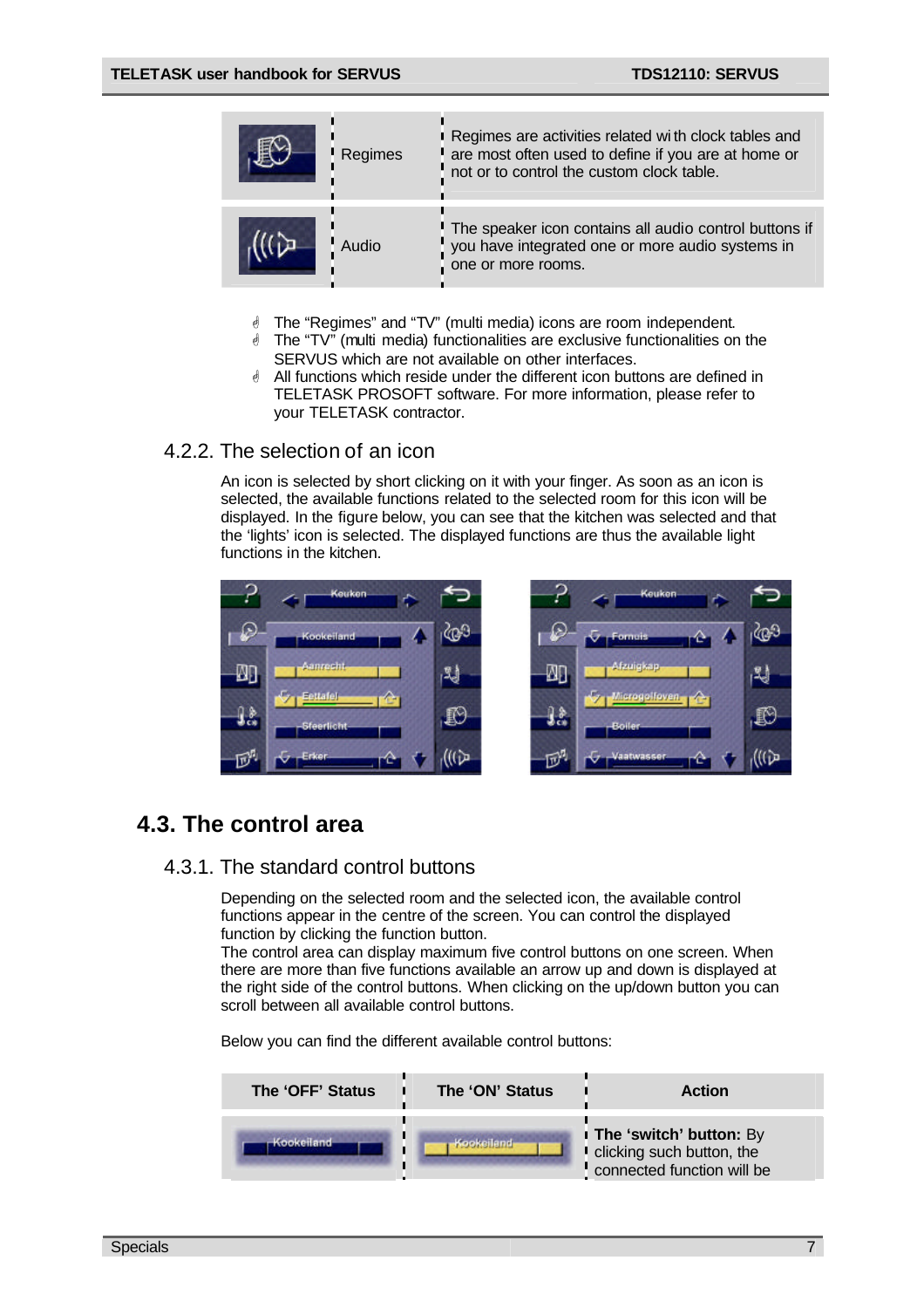

 $\mathcal Y$  The sequence wherein the different control buttons are visualised in a predefined order can be changed as desired. The most frequently used buttons should be displayed on top of the screen and less frequently used functions at the bottom of the menu.

To change the order, please ask your electrical contractor or use the TELETASK PROSOFT software.

### 4.3.2. Special control zones

#### $→$  **Sensors**

When you select the sensor icon, the control area in the centre of the screen will become dedicated to this kind of control. The different sensor values (for temperature, light and humidity) which correspond to that sensor can be set there. In most of the cases this screen is used for temperature setting of the cooling and/or heating system. Light and humidity settings are more exceptional. The screen contains the information shown below:

| <b>Button</b> | <b>Functionality</b> |
|---------------|----------------------|
|               |                      |

Specials 8 and 2012 and 2012 and 2012 and 2012 and 2012 and 2012 and 2012 and 2012 and 2012 and 201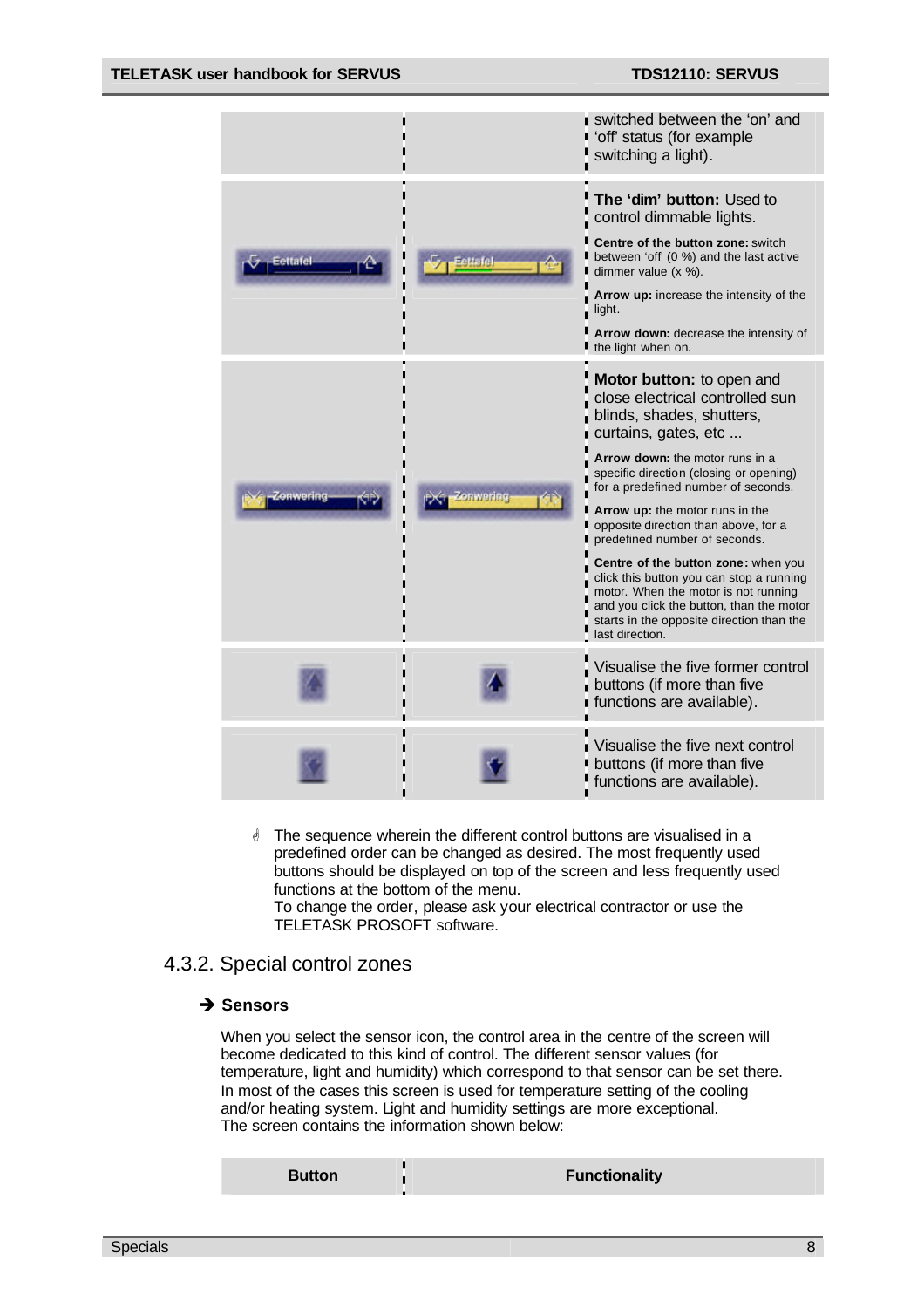| Badkamer: 24°C | Selected sensor zone / room(s): This field shows the<br>selected sensor zone and displays the active measured<br>temperature in that zone.                                                                                                                                                                                                                                                                       |
|----------------|------------------------------------------------------------------------------------------------------------------------------------------------------------------------------------------------------------------------------------------------------------------------------------------------------------------------------------------------------------------------------------------------------------------|
| 21.0 °C        | Target sensor value (set point): The target value can be<br>set using the up/down arrows.<br>Example: in case of heating or cooling, this is the target<br>temperature for the selected room(s).<br>Arrow up: increase the target value.<br>Arrow down: decrease the target value.                                                                                                                               |
|                | <b>Night preset:</b> Clicking the night preset button changes the<br>target value to the predefined 'night' sensor value.                                                                                                                                                                                                                                                                                        |
|                | <b>Stand-by preset:</b> Clicking the 'stand-by' button changes<br>the target value to the predefined 'stand-by' sensor value<br>The 'stand-by' value (temperature) is a value which is a<br>predefined number of degrees different than the 'day'<br>preset. In heating mode the stand-by temperature is a<br>lower temperature. In cooling mode the stand-by<br>temperature is higher than the day temperature. |
|                | Day preset: Clicking the 'day' preset button changes the<br>target value to the predefined 'day' sensor value. In case<br>of cooling/heating this is the normal temperature setting<br>during the day, also called the 'comfort' temperature.                                                                                                                                                                    |
|                | Arrow used to scroll-up trough the different sensor zones<br>(for example to change from the bath room sensor zone to<br>the living room zone).                                                                                                                                                                                                                                                                  |
|                | Identical as above but to scroll down trough the sensor<br>zones                                                                                                                                                                                                                                                                                                                                                 |

G The preset values can be predefined in PROSOFT (PC software) or on this screen with the SERVUS configuration button ON.

#### $→$  Audio

When you have an external audio system integrated with your TELETASK domotics system, then you will have audio control buttons in the audio screens of the rooms (zones) where you have an integrated audio system. So you may find only audio control buttons on your SERVUS in the kitchen, dining room and bath room, but for example not in the garage, etc…

| <b>Button</b> | <b>Functionality</b>                                                                                                                                                                                                                                       |
|---------------|------------------------------------------------------------------------------------------------------------------------------------------------------------------------------------------------------------------------------------------------------------|
| Valume        | Volume: to control the volume level of the connected<br>power amplifier for the selected audio zone.<br>Middle button: switches the audio installation off (if this function is<br>available on the audio system).<br>Arrow up: increase the audio volume. |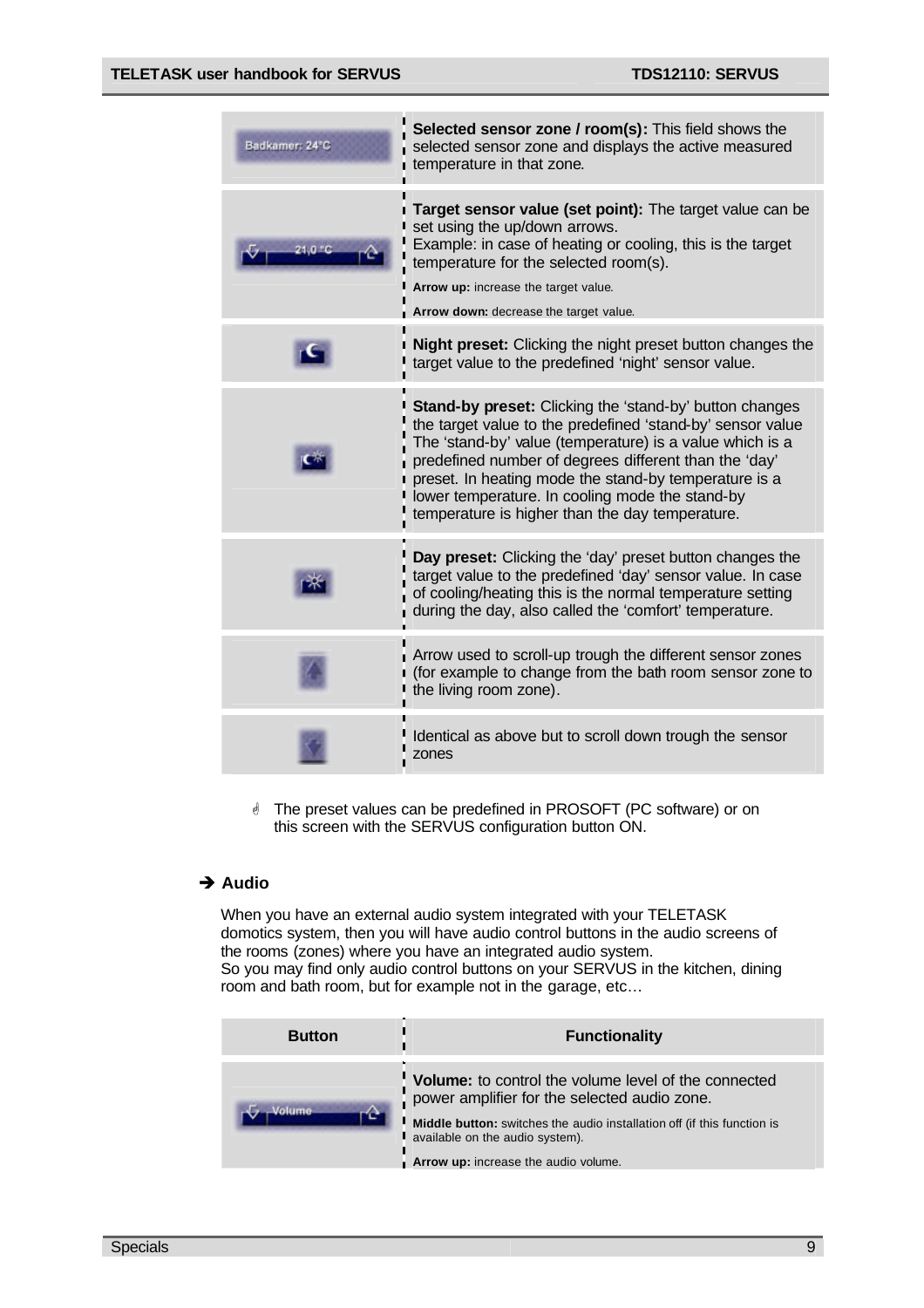| Arrow down: decrease the audio volume.                                                                                                                                                                                                                                                                                                                                                                                                             |
|----------------------------------------------------------------------------------------------------------------------------------------------------------------------------------------------------------------------------------------------------------------------------------------------------------------------------------------------------------------------------------------------------------------------------------------------------|
| <b>Audio source:</b> Click the audio source button you want to<br>be selected.                                                                                                                                                                                                                                                                                                                                                                     |
| Audio Presets: There are five audio presets to be<br>defined. It is depending of the connected audio system if<br>these functions are available. In most of the cases the<br>presets are used to select the most important tuner<br>frequencies (radio stations). If you want to go to the preset<br>6 and higher, click source '5' and then click the 'FM'<br>source button again, which is normally pre-programmed to<br>select the next preset. |
| Arrow used to scroll-up trough the different audio zones<br>f (for example to change from bath room audio zone to the<br>living room zone)                                                                                                                                                                                                                                                                                                         |
| Identical as above but to scroll down trough the audio<br>zones.                                                                                                                                                                                                                                                                                                                                                                                   |

#### Ë **Multi media**

The SERVUS touch screen is provided with different media interfaces. SERVUS contains a built-in radio- and TV tuner. You can also connect the camera's in and around your project, including door video phone camera's. A full integration with such system is also possible because SERVUS has a dedicated microphone and speaker. SERVUS possesses a video memory which can take automatic pictures of the people which have been ringing at the door video system. This is particularly useful to check who has been at the front door or gate when coming home. All the mentioned functionalities are to be found behind of the 'TV' button in the lower left corner of the SERVUS screen.

Select the desired multi media function

As soon as you have entered the multi media screen, with the button on top of the screen you can select the desired multi media function. In some cases these can be room dependant.

#### **The TV screen**

When selecting the 'TV' button in the multi media screen (after clicking 'TV' in the lower left corner of the main SERVUS screen), the necessary TV buttons become available to select the TV station you want to be on the display.

As soon as the TV station is displayed, there are five hidden buttons available on top of the TV station display (see drawing below)

| <b>Button</b>    | <b>Functionality</b>                                                                                                                  |
|------------------|---------------------------------------------------------------------------------------------------------------------------------------|
| <b>BBC World</b> | <b>TV station selection buttons:</b> Switch to the displayed TV<br>station by clicking on the button with the referred TV<br>station. |
|                  | at the right side of the TV station selection screen): scroll<br>up in the list of TV stations                                        |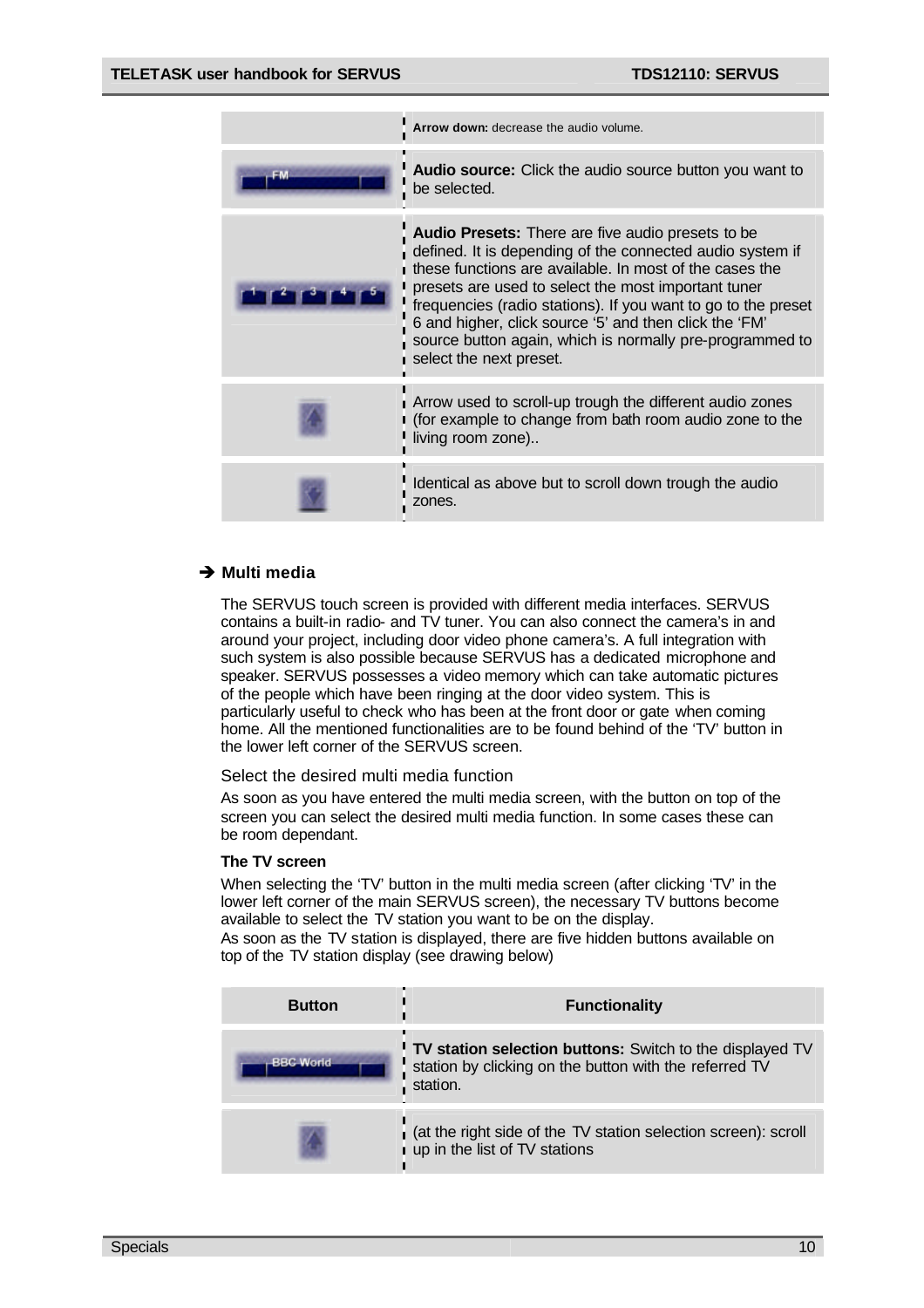| at the right side of the TV station selection screen): scroll<br>down in the list of the TV stations                                                                                                                                                                                                                                                                                                                                                                                                                                                                                                        |
|-------------------------------------------------------------------------------------------------------------------------------------------------------------------------------------------------------------------------------------------------------------------------------------------------------------------------------------------------------------------------------------------------------------------------------------------------------------------------------------------------------------------------------------------------------------------------------------------------------------|
| As soon as the TV station is displayed, there are five<br>I hidden button areas available on top of the TV station<br>display (see the areas in the drawing left).<br><b>I Central zone of the screen:</b> When you click in the centre of the screen,<br>the SERVUS goes back to the domotics screen where you can select<br>another TV station or use any other domotics button.<br>Left zone of the screen: Select the former TV station.<br>Right zone of the screen: Select the next TV station.<br>Upper zone of the screen: TV screen Volume down.<br>Lower zone of the screen: TV screen Volume up. |
|                                                                                                                                                                                                                                                                                                                                                                                                                                                                                                                                                                                                             |

#### **The Radio screen**

When you click on the 'radio' button in the multi media screen, the available radio stations appear.

| <b>Button</b>         | <b>Functionality</b>                                                                                                                                              |
|-----------------------|-------------------------------------------------------------------------------------------------------------------------------------------------------------------|
| <b>Studio Brussel</b> | <b>Radio station selection button:</b> Select the radio station<br>you want to listen to on the SERVUS                                                            |
| 'alume                | Volume: Use the up/down arrows to change the volume<br><b>Centre button: radio OFF.</b><br>Arrow up: increase radio volume.<br>Arrow down: decrease radio volume. |
|                       | Scroll up in the list of radio stations.                                                                                                                          |
|                       | Scroll down in the list of radio stations.                                                                                                                        |

#### **The Camera screen**

Click the 'camera' button in the multi media screen to go to the camera screen. All integrated cameras appear in a list (up to 5 per screen). As soon as the selected camera is displayed, there are three hidden buttons available on top of the camera display.

| <b>Button</b>    | <b>Functionality</b>                                                                      |
|------------------|-------------------------------------------------------------------------------------------|
| <b>BBC World</b> | <b>Camera button:</b> Select the camera you want to be on the<br>display.                 |
|                  | Scroll down in the list of camera's (if you have more than<br>I five camera's integrated) |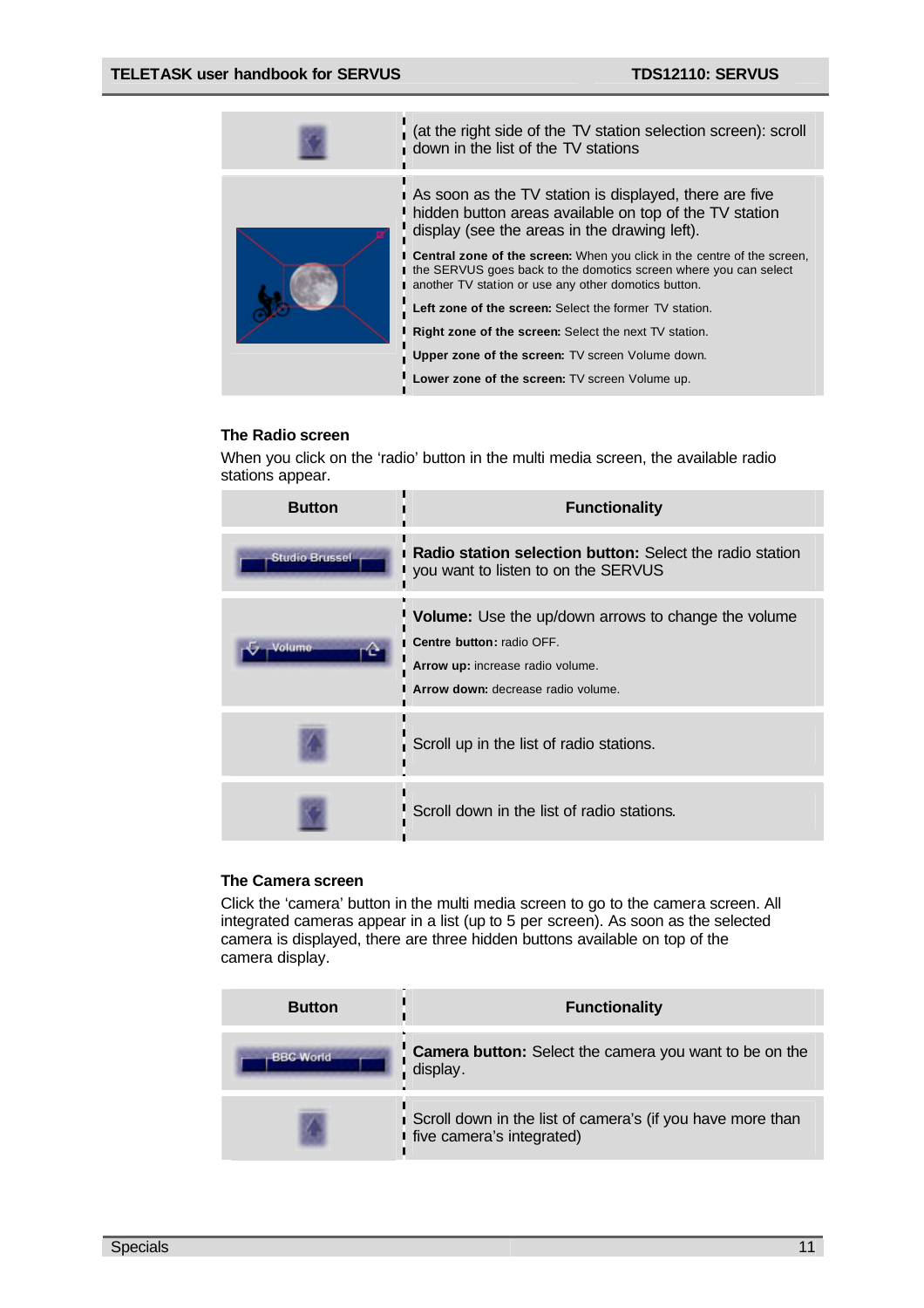

#### **The Camera Captures screen**

When you select the "Camera Captures" screen in the multi media screen, you get access to the camera capture memory of the SERVUS. This is a memory with up to 30 different pictures which are automatically stored when somebody uses the video door system. There can also be pictures which where manually token on the SERVUS touch screen (from the TV or camera screens). All these pictures are stored in the memory according to the FIFO principle. The oldest picture is erased from the memory as soon as a new picture has been taken.

| <b>Button</b>     | <b>Functionality</b>                                                                                                                                                                                                                                                                                                                              |
|-------------------|---------------------------------------------------------------------------------------------------------------------------------------------------------------------------------------------------------------------------------------------------------------------------------------------------------------------------------------------------|
| 29/09/05 12:45:32 | Photo- button: every stored picture is displayed with the<br>date and time stamp (when it was token). When you click<br>a button, the picture behind it is shown on the display.                                                                                                                                                                  |
|                   | Show next group of capture buttons                                                                                                                                                                                                                                                                                                                |
|                   | Show former group of capture buttons                                                                                                                                                                                                                                                                                                              |
|                   | When a camera capture picture is on the screen, you can<br>use the buttons as described below.<br>Centre of the display: to go back to the main screen.<br>Left area of the display: to show the next picture in the camera<br>captures memory.<br><b>Right area of the display:</b> to show the former picture of the camera<br>captures memory. |

- **J** The pictures are always stored in black-and-white (even if you have a colour camera).
- G When you where not at home and somebody rang at the gate or door, the camera captures screen will become on first when you touch the SERVUS screen centre. Just to show you that there are new pictures available. The buttons of the pictures which where not checked by you yet (even after more than two hours) will be in yellow colour. This will ask for your special attention. As soon as you have looked to a picture, the button turns blue.

#### **The Intercom screen**

If your SERVUS is connected to a PABX system (local telephone network), you can use it as an intercom to call between the connected phones and the SERVUS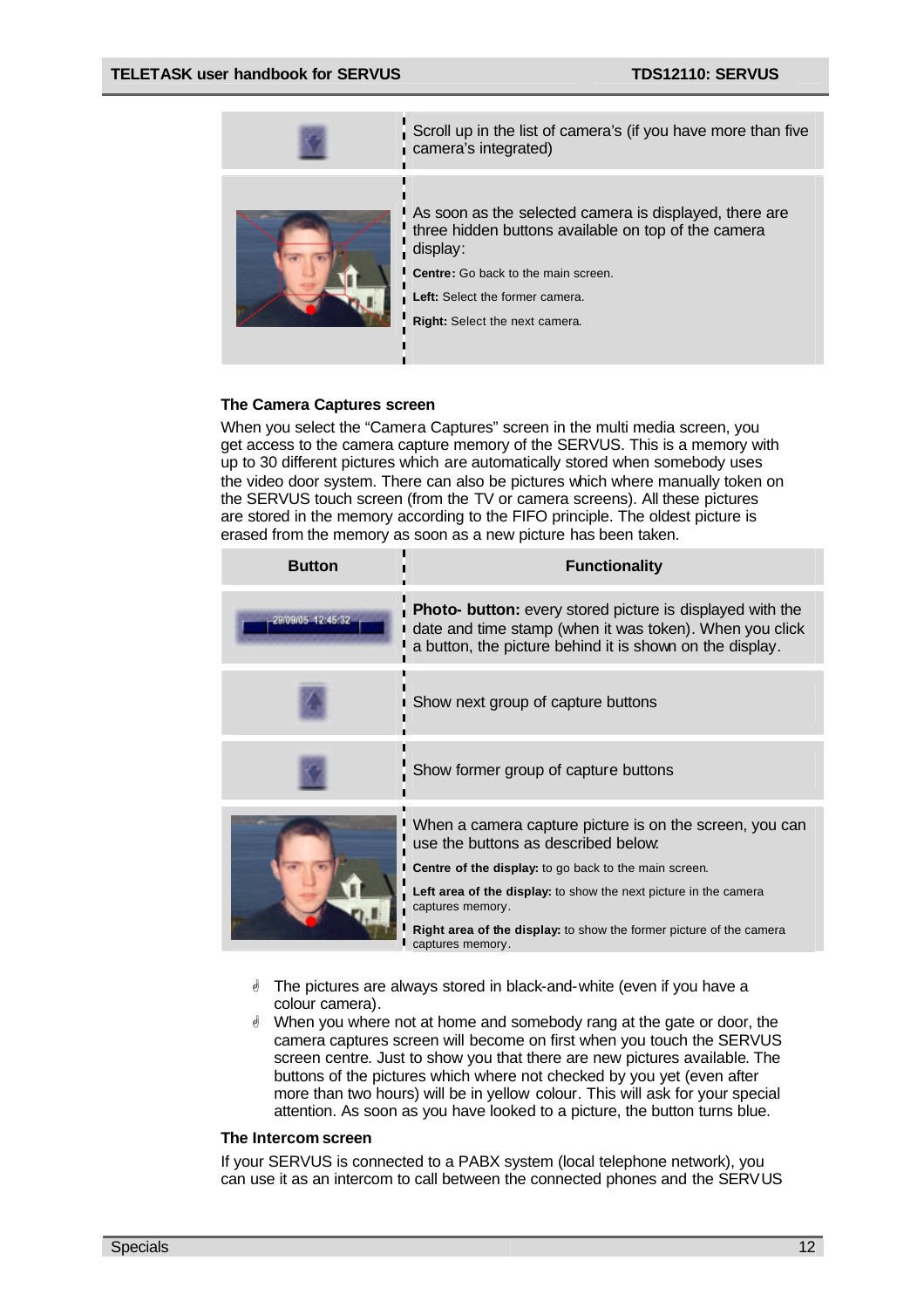.

units in your house. As soon as you select the intercom button in the multi media screen, a keypad appears on the intercom screen of the SERVUS

| <b>Button</b> | <b>Functionality</b>                                                                                                                                                                                                                                                                                                                                                                                                  |  |
|---------------|-----------------------------------------------------------------------------------------------------------------------------------------------------------------------------------------------------------------------------------------------------------------------------------------------------------------------------------------------------------------------------------------------------------------------|--|
|               | <b>Buttons 0-9:</b> to dial the code of the connected intercom<br>(for example to call to the SERVUS in the kitchen, you<br>may have to dial '14').                                                                                                                                                                                                                                                                   |  |
|               | <b>OH-button:</b> OH stands for 'Off Hook' (= like picking up the<br>I horn on a traditional telephone hand set). This is the first<br>button to select. After clicking the OH button, you should<br>hear the dial tone in the SERVUS speaker.                                                                                                                                                                        |  |
|               | <b>Mic Button:</b> Mic stands for microphone. As soon as you<br>have made a connection with another hand set or<br>SERVUS unit, you must click the MIC button to enable the<br>microphone. This way of working is called 'push-to-talk'. It<br>guarantees 100% of your privacy. Nobody will ever be<br>able to listen what is spoken in the SERVUS<br>(neighbourhood), without somebody pushing on the MIC<br>button. |  |

#### **The Video- door phone screen**

This screen is automatically shown when somebody rings at the gate or door (and when the video- door phone system is integrated with the TELETASK SERVUS system). When somebody rings (at any entrance), the SERVUS will automatically switch to the connected door speaker and door camera (if there is one). So the camera screen appears on the SERVUS and a picture of the visitor is stored in the camera capture memory of the SERVUS without any interventions of the users in the house.

| <b>Buttons</b> | <b>Functionality</b>                                                                                                                                                                                                 |  |
|----------------|----------------------------------------------------------------------------------------------------------------------------------------------------------------------------------------------------------------------|--|
|                | Speech button (horn symbol): Push (and keep pushing)<br>the speech button on the SERVUS screen to talk to the<br>visitor. When you release the button, you can listen to<br>I your visitor.                          |  |
|                | <b>'Exit':</b> push the 'exit' button to close the video door phone<br>screen and to go back to the SERVUS screen. If you don't<br>push the exit button, the screen will be closed<br>automatically after some time. |  |
|                | Door opener button (key symbol): push the door opener<br>symbol on the SERVUS screen to unlock the door or the<br>gate.                                                                                              |  |

 $\triangle$  The memorised pictures can be checked in the multi media screen under the 'camera captures' button.

### 4.3.3. Password protected buttons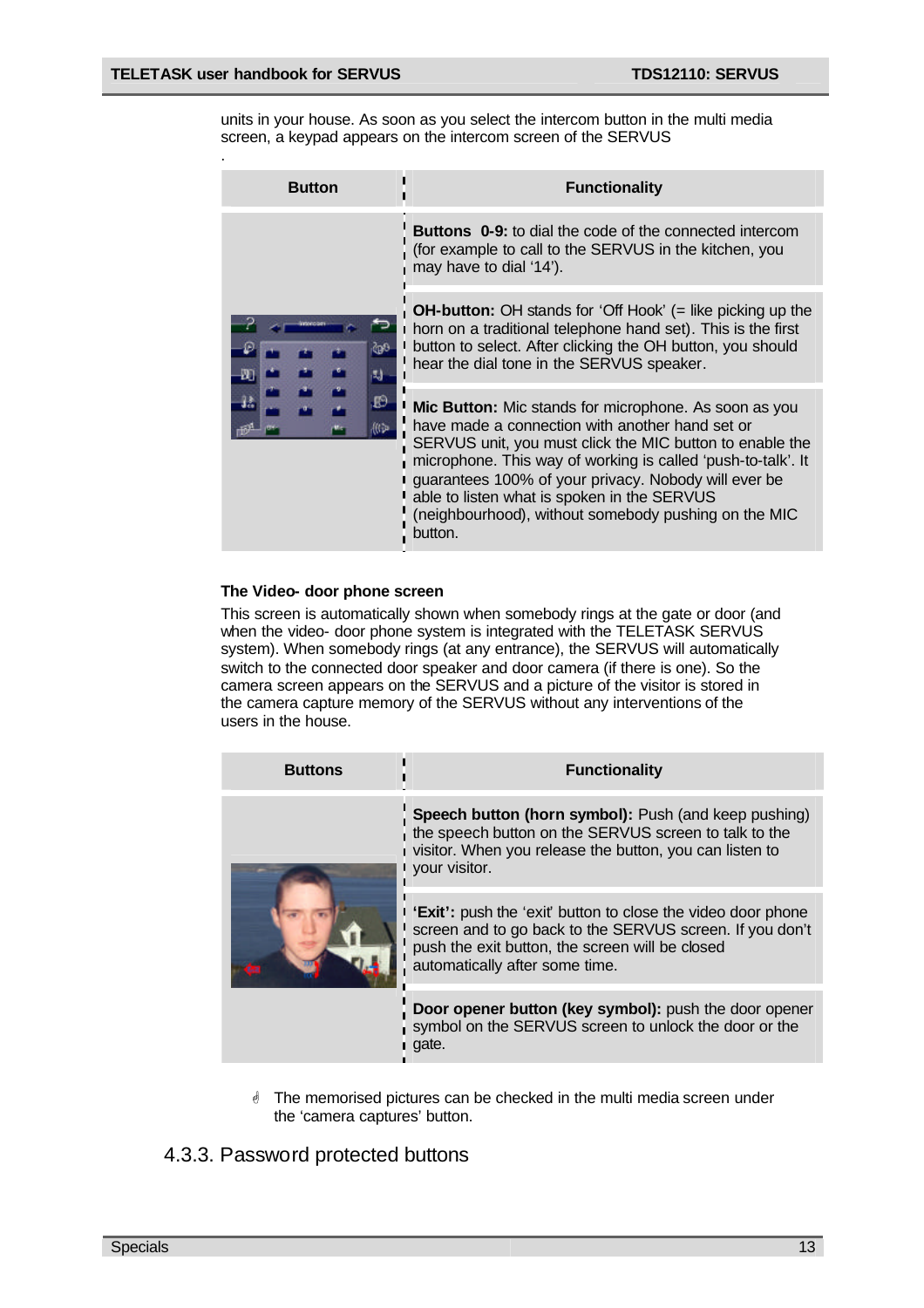Some buttons on your SERVUS screen may be password protected. This function is used to avoid visitors or children to control specific functions in your system. When you click such button, SERVUS will display a keypad to ask for the user password. Now enter the user password and if the password was correct SERVUS will go back to the former screen. Then all protected buttons become available for use during a period of one minute.

- $\triangle$  Factory setting got the user password is "12345" and can be changed in the SERVUS (see configuration screen below in this handbook).
- **J** TELETASK recommends to change this password immediately when you use the SERVUS for the first time.

#### 4.3.4. Cleaning the touch screen

To be able to clean the SERVUS touch screen without clicking any undesired button, there as a special 'wipe screen' button available. When you click the '?' button in the upper– left corner of the SERVUS screen, you will see the 'wipe screen' button. Just click it and time remaining time is displayed during which the touch screen is blocked for any further control.

## **5. The settings in the SERVUS unit**

You can make several settings on your SERVUS multi media touch screen. From one side there are the several technical settings which are normally to be used by exception only. At the other hand, there are also the user settings which are often used.

The technical settings are located in the configuration screen of the SERVUS. The user settings are to be found on the so called 'configuration' buttons which are located in the different screens beside of the related function buttons. These configuration buttons are only available in the screen when the SERVUS is in the CONFIGURATION mode (configuration button in the configuration screen is ON).

### **5.1. The configuration screen and zones**

When you click the '?' button in the upper-left corner of your SERVUS, you will see the 'configuration' button. You click this button to alter its status between OFF and ON. As soon as the button is ON, some extra buttons appear in the configuration screen.

5.1.1. The standard functions in the configuration screen

Two standard functions are always available in the configuration screen.

| <b>Button</b> | <b>Functionality</b>                                                                                                                                                             |
|---------------|----------------------------------------------------------------------------------------------------------------------------------------------------------------------------------|
| Screen        | "Wipe Screen": To clean the SERVUS screen, click the<br>button to disable the touch screen for about 1 minute. See<br>the text above in the 'cleaning the touch screen' heading. |
|               | Configuration" button: Used to add the configuration<br>buttons in the configuration screen and in the different<br>user settings menu's.                                        |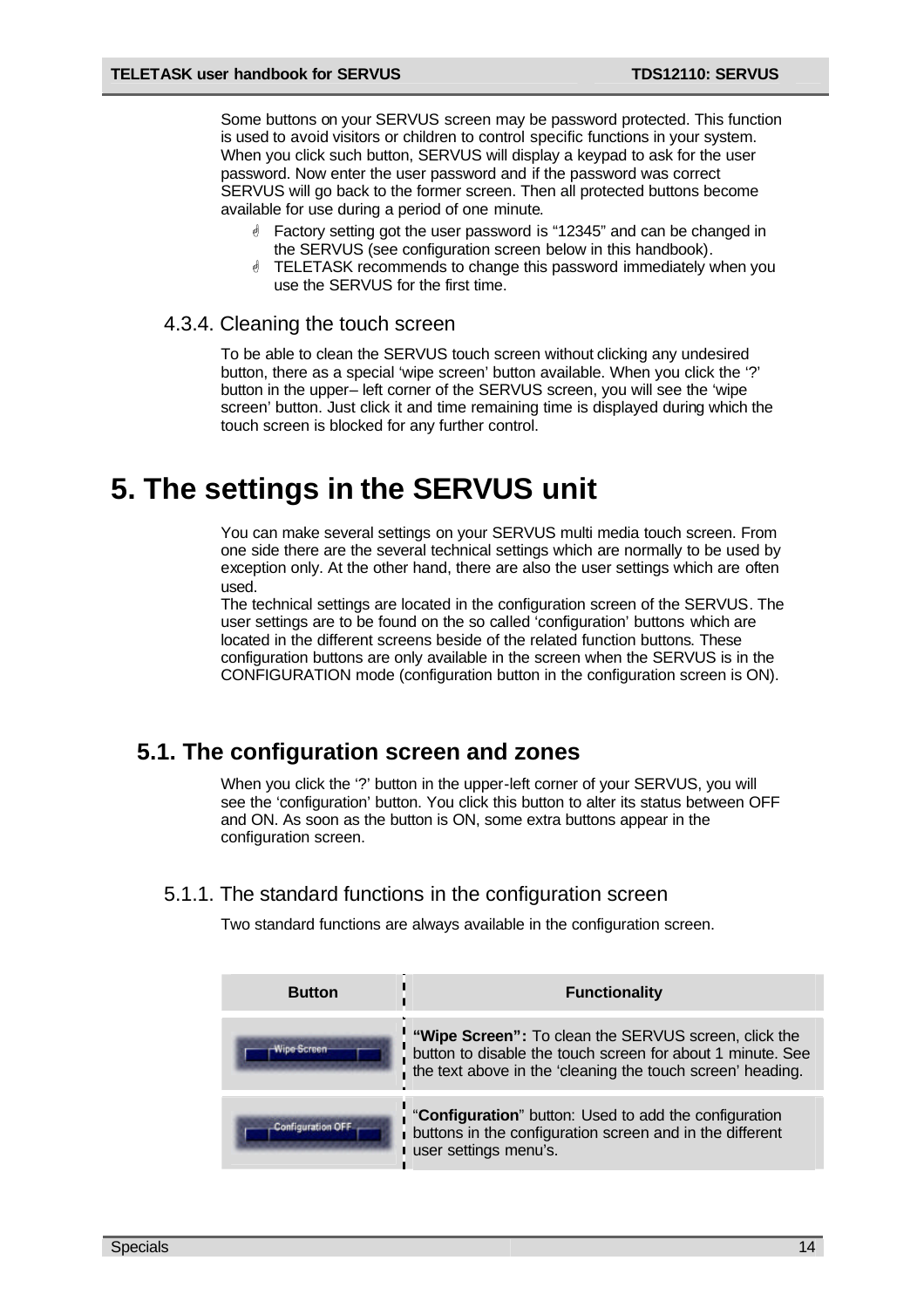## 5.1.2. The configuration functions



When the configuration button is in the ON status it is coloured yellow and there are more extra buttons available on the configuration screen. Beside of this, in some of the other screens, red coloured buttons will appear to be able to alter the user settings. For example in the sensor screens, there will be extra (red) buttons to be able to change the temperature presets for day, stand-by and night temperature settings.

### **→ The AUTOBUS address configuration**

| <b>Button</b>    | <b>Functionality</b>                                                                                                                                                                                                                                                                                                                |  |  |
|------------------|-------------------------------------------------------------------------------------------------------------------------------------------------------------------------------------------------------------------------------------------------------------------------------------------------------------------------------------|--|--|
| AUTOBUS Ad .: 15 | This is a technical setting. NEVER CHANGE THIS<br><b>SETTING.</b> It is a number from 01 to 99 (if '00' this is not<br>correct; call installer for this).<br>This is only to be used by your electrical contractor and<br>changing the address will lead to unpredicted behaviour<br>and may cause dangerous actions in some cases. |  |  |

G Refer to your TELETASK installer for more information. **Never change the AUTOBUS address!**

#### $→$  **Password**

| <b>Buttons</b> | <b>Description</b>                                                                                                                                                                                                                                                        |
|----------------|---------------------------------------------------------------------------------------------------------------------------------------------------------------------------------------------------------------------------------------------------------------------------|
| Password       | Push the button to change the user password of your<br>SERVUS. The user password is saved locally in the<br>SERVUS unit. If you have more than one SERVUS unit<br>integrated, this means that the user password can be<br>different in every SERVUS unit of your project. |

#### Changing the SERVUS user password

By factory default, the user password on the SERVUS is set to '12345'. TELETASK recommends to change the user password as soon it is used for the first time. This can be done in three simple steps: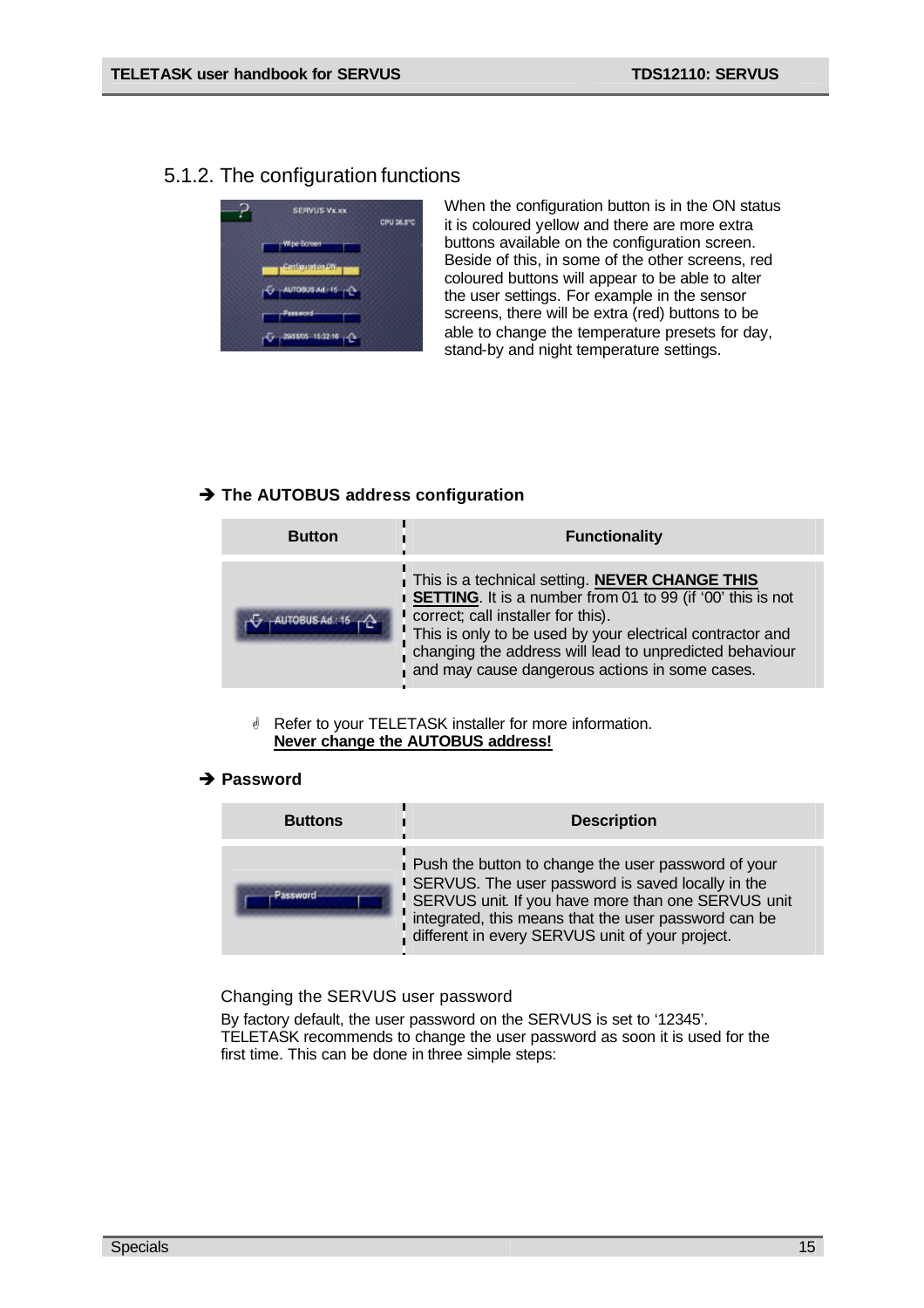|                            | Enter the old user password<br>and click "OK".<br>Remark: if done the first time,<br>use '12345' as the old<br>password. | Please enter your OLD password.                  |
|----------------------------|--------------------------------------------------------------------------------------------------------------------------|--------------------------------------------------|
| $\boldsymbol{\mathcal{V}}$ | Enter the new user password<br>and click "OK"                                                                            | Please enter your NEW password<br>min<br>Quit    |
|                            | Confirm the new user<br>password by entering it again<br>and click "OK"                                                  | Please CONFIRM your NEW password<br>min<br>,,,,, |

- **A** A password can have up to 5 numbers.
- G A password is SERVUS dependant and can be different for all SERVUS units used in your project.

When a SERVUS unit is upgraded, all settings are set back to the default factory settings. The user password is then set to '12345'. You will have to change this to your personal user password.

#### $→$  **Date and Time settings**

| <b>Button</b>   | <b>Description</b>                                                                                                                                                                                                                                                   |
|-----------------|----------------------------------------------------------------------------------------------------------------------------------------------------------------------------------------------------------------------------------------------------------------------|
| 29/08/05 15:32: | The clock setting of the whole TELETASK system is<br>synchronised with the SERVUS if a new setting is entered.<br>Remark: after changing the clock in the SERVUS, it can<br>take some time before the new setting will affect the other<br>interfaces in the system. |

Changing the date and time on the SERVUS unit

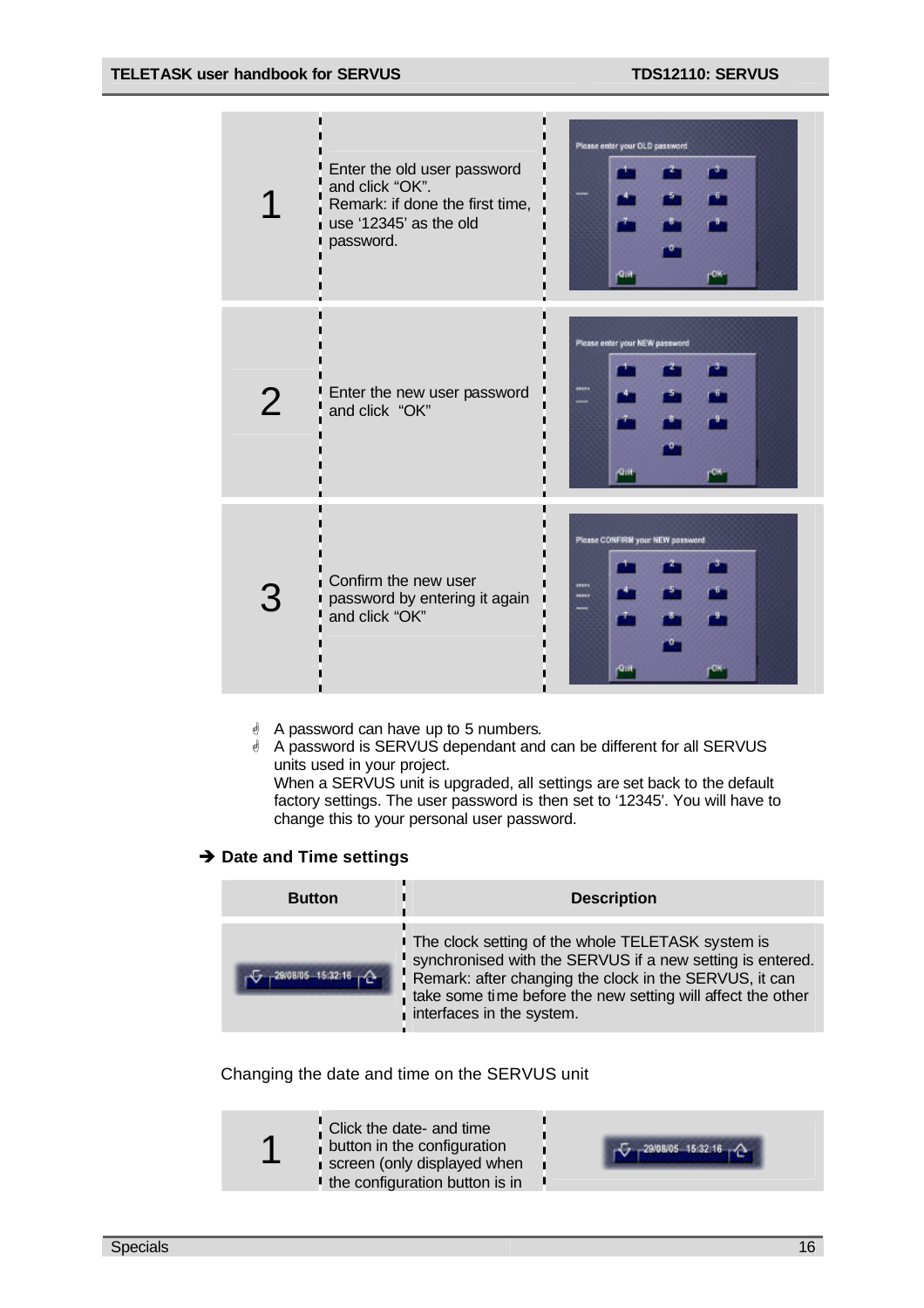| the ON status (yellow menu<br>bar).                                                                                                                                                                                                                                             |                             |
|---------------------------------------------------------------------------------------------------------------------------------------------------------------------------------------------------------------------------------------------------------------------------------|-----------------------------|
| Enter the SERVUS user<br>password and click "OK"                                                                                                                                                                                                                                | Finest unfor your possessed |
| Select the parameter you<br>I want to change by clicking in<br>the centre of the date/time<br>button.<br>Centre button: Every time you click<br>another item will be selected with a<br>green underscore line<br>Arrow up: increase the item.<br>Arrow down: decrease the item. | 29/08/05 15:32:16           |
| End the settings session<br>always by clicking on the<br>centre bar until the<br>underscore sign is<br>disappeared. The new<br>settings are now memorised<br>in the system, even when the<br>power would fail.                                                                  | 29/08/05 15:32:16           |

## **5.2. Function settings**

When the SERVUS configuration mode is active (configuration button in the configuration screen is yellow), specific configuration buttons are additionally available in some control screens. By clicking these (red) configuration buttons, presets and other items can be changed. These are for example temperature presets for day, stand-by and night, presets of radio- and TV frequencies, etc…



#### Sensor settings

In the sensor configuration screen you can change the 'day', 'stand-by' and 'night' preset temperature settings. When you change one or more presets, they are changed for the whole TELETASK system (on other screens and touch panels, etc…). These values will also be changed on all used displays if there are such in your project.

| <b>Buttons</b> | <b>Functionality</b> |
|----------------|----------------------|
|                |                      |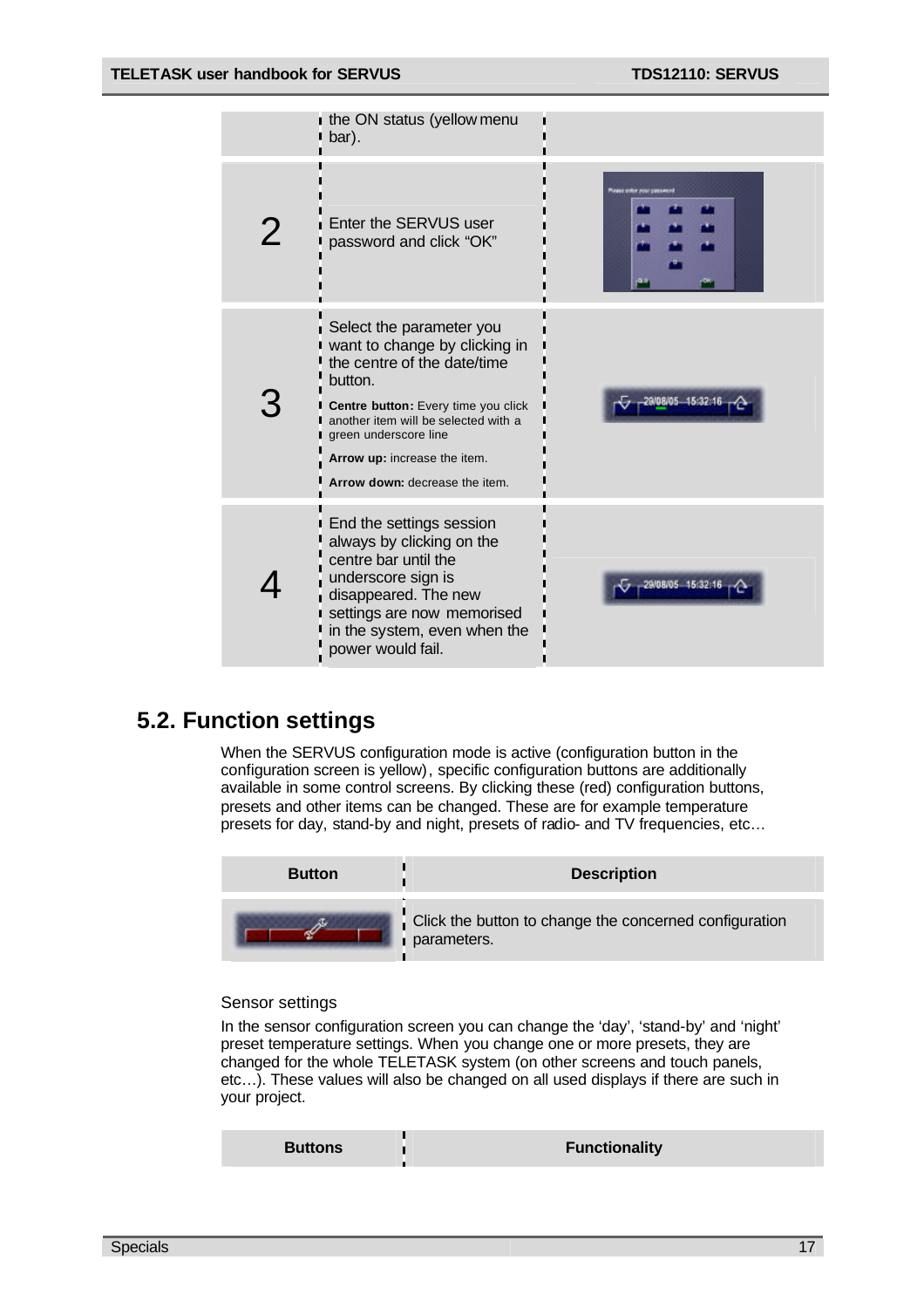| Change the day temperature preset value.<br>Arrow up: increase the day preset value in steps of 0.5°C.<br>Arrow down: decrease the day preset value in steps of 0.5°C.                                                                                                                                                                                                                    |
|-------------------------------------------------------------------------------------------------------------------------------------------------------------------------------------------------------------------------------------------------------------------------------------------------------------------------------------------------------------------------------------------|
| Change the stand-by temperature preset value. The value<br>entered here is the off-set to the day preset. This off-set<br>can be 5°C maximum. The effective temperature is<br>displayed between brackets.<br><b>Arrow up:</b> increase the stand-by preset (off-set value) in steps of 0.5°C.<br>Arrow down: decrease the stand-by preset (off-set value) in steps of<br>$0.5^{\circ}$ C. |
| Change the night temperature preset value.<br><b>Arrow up:</b> increase the night preset value in steps of $0.5^{\circ}$ C.<br>Arrow down: decrease the night preset value in steps of 0.5°C.                                                                                                                                                                                             |
| To exit the screen and automatically save the changed<br>settings in the system memory.                                                                                                                                                                                                                                                                                                   |
| Go to the fight side of the screen) Go to the former<br>I sensor.                                                                                                                                                                                                                                                                                                                         |
| (arrow at the right side of the screen) Go to the next<br>sensor.                                                                                                                                                                                                                                                                                                                         |

#### TV, Radio and Camera settings

There are two ways to change the frequency settings of the displayed radio and TV stations and (optionally) camera's.

- $\boxtimes$  By using TELETASK PROSOFT software (for PC). The frequencies and the names of the stations and camera's can be fully changed. New ones can be add or existing ones can be deleted. For more information on PROSOFT, please refer to your TELETASK installer or refer to the SERVUS installation manual and to the TELETASK handbook.
- $\boxtimes$  From the SERVUS: The frequencies of the available stations and camera's can be changed without needing a PC. After setting the main configuration button to the ON status (yellow coloured), you can change the frequencies in the TV, Radio and camera screens of the SERVUS.
	- **If** The changes of frequencies done on the SERVUS (not via PROSOFT) are only stored locally in that SERVUS and will not effect other SERVUS screens in your project.

When a new download is done via the PC, the changes will be overwritten by the ones set in PROSOFT. TELETASK recommends to do the changes in PROSOFT. The PROSOFT changes will effect all screens in your project at the same time.

| <b>Buttons</b>   | <b>Functionality</b>                                                                                                                                                             |
|------------------|----------------------------------------------------------------------------------------------------------------------------------------------------------------------------------|
| <b>BBC World</b> | The station name is written on the station selection button.<br>" When a new station/modulated camera is to be add on the<br>SERVUS, there is already 'Preset xx' on the button. |